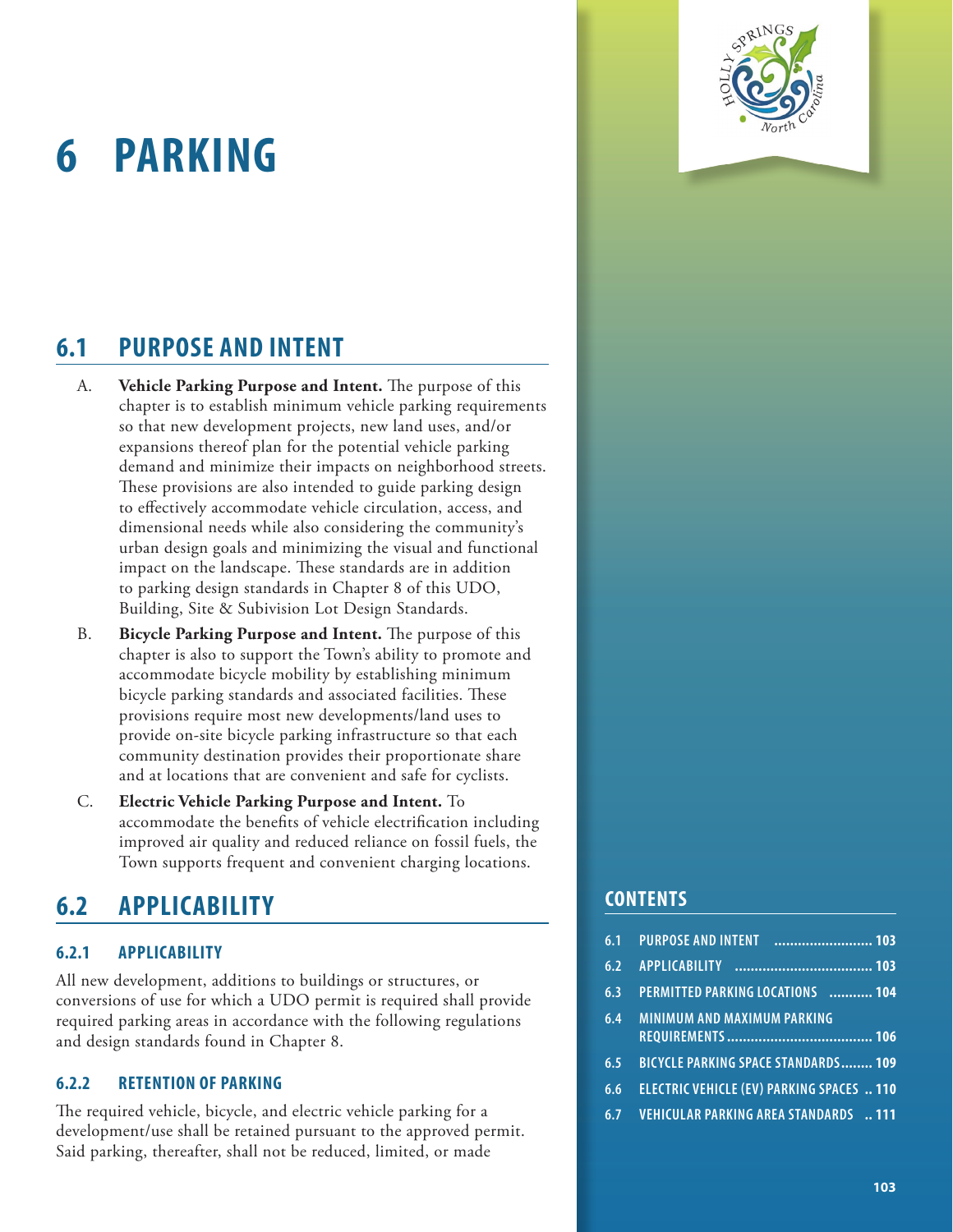<span id="page-1-0"></span>unusable in any manner except as authorized by the UDO and/or Special Use Permit approval.

#### **6.2.3 FRACTIONS OF MEASUREMENT CALCULATIONS**

A. **Unit Measurements.** Unless specifically stated otherwise elsewhere in this UDO, when any dimensional requirement (measurements of space or distance) of this ordinance results in a fraction of a measurement unit, a fraction of ½ or more shall be considered a whole unit and a fraction of less than ½ shall be disregarded. (e.g., 12.6-feet shall equal 13 feet, whereas 12.1 feet shall equal 12 feet).

# **6.3 PERMITTED VEHICLE PARKING LOCATIONS**

The following table details the permitted vehicle parking locations for each District. Additional locational requirements may apply to parking areas for specific uses as detailed in [Chapter 3](#page-0-1) Use Standards and Chapter 8 Building, Site & Subdivsion Lot Design Standards.

| <b>TABLE 6.3.A - TABLE OF PERMITTED VEHICLE PARKING LOCATIONS</b>    |                                    |                                   |                                        |                            |                                              |
|----------------------------------------------------------------------|------------------------------------|-----------------------------------|----------------------------------------|----------------------------|----------------------------------------------|
| <b>CONTEXT</b>                                                       | <b>REAR YARD ONLY</b>              | <b>SIDE AND REAR</b><br>YARD ONLY | <b>FRONT YARD</b><br><b>RESTRICTED</b> | UNRESTRICTED               | <b>ALL YARDS WITH</b><br><b>RESTRICTIONS</b> |
| Detached and Attached Dwellings on<br>lots less than 60 ft wide      | Permitted                          | Permitted                         | Not Permitted                          | Not Permitted              | Not Permitted                                |
| Detached and Attached Dwellings on<br>lots 60 ft or greater in width | Not Permitted                      | Not Permitted                     | Not Permitted                          | Not Permitted              | Permitted                                    |
| All other Residential Uses                                           | Permitted                          | Permitted                         | Not Permitted                          | Not Permitted              | Not Permitted                                |
| NMX/DMX                                                              | Permitted                          | Permitted                         | Not Permitted                          | Not Permitted              | Not Permitted                                |
| RMX/IVMX                                                             | Permitted                          | Permitted                         | Development Plan<br>Review             | Not Permitted              | Not Permitted                                |
| C <sub>B</sub>                                                       | Permitted                          | Permitted                         | Permitted                              | Development Plan<br>Review | Not Applicable                               |
| <b>SD</b>                                                            | <b>Established During Rezoning</b> |                                   |                                        |                            |                                              |
| BRT/HI                                                               | Permitted                          | Permitted                         | Permitted                              | Permitted                  | Not Applicable                               |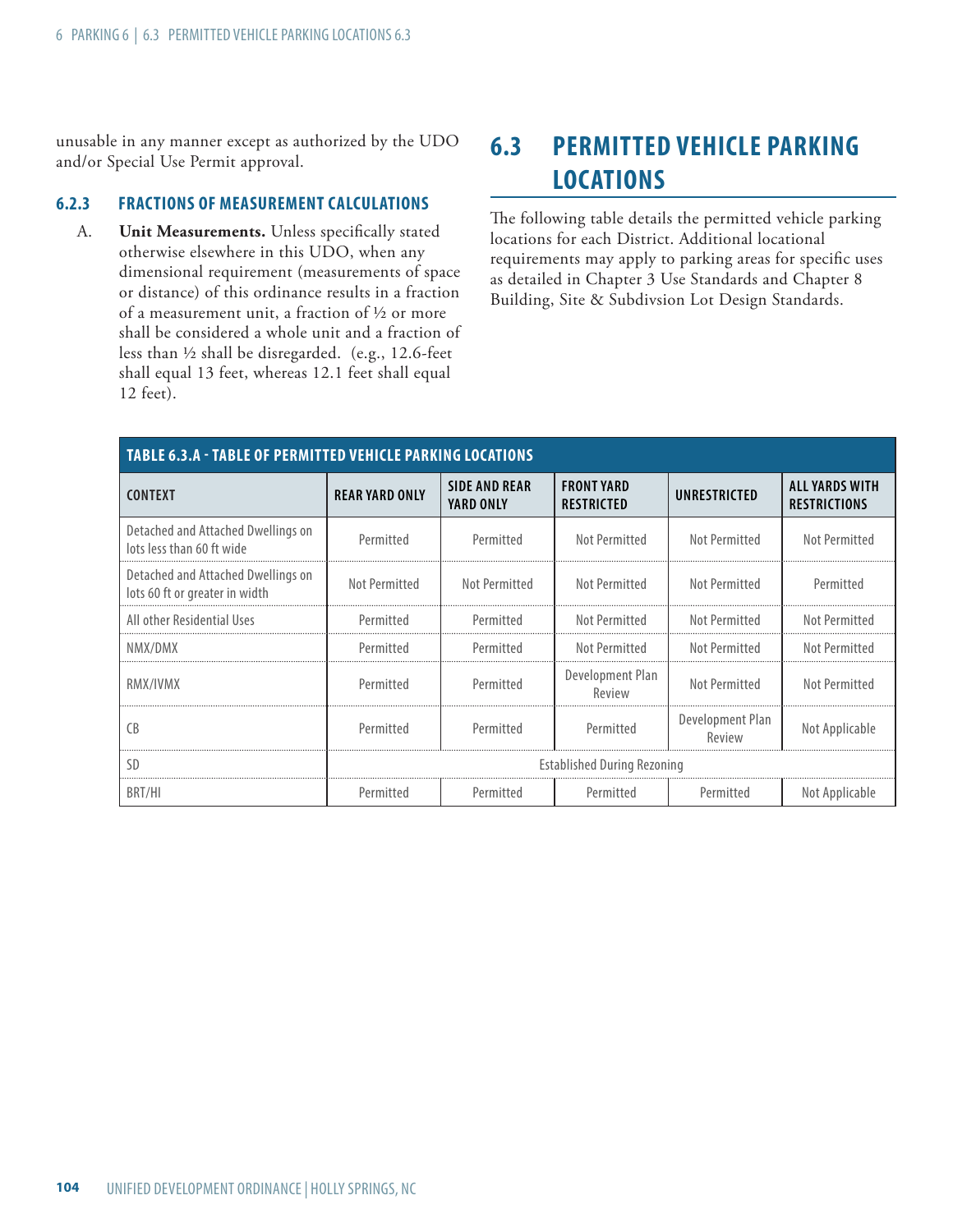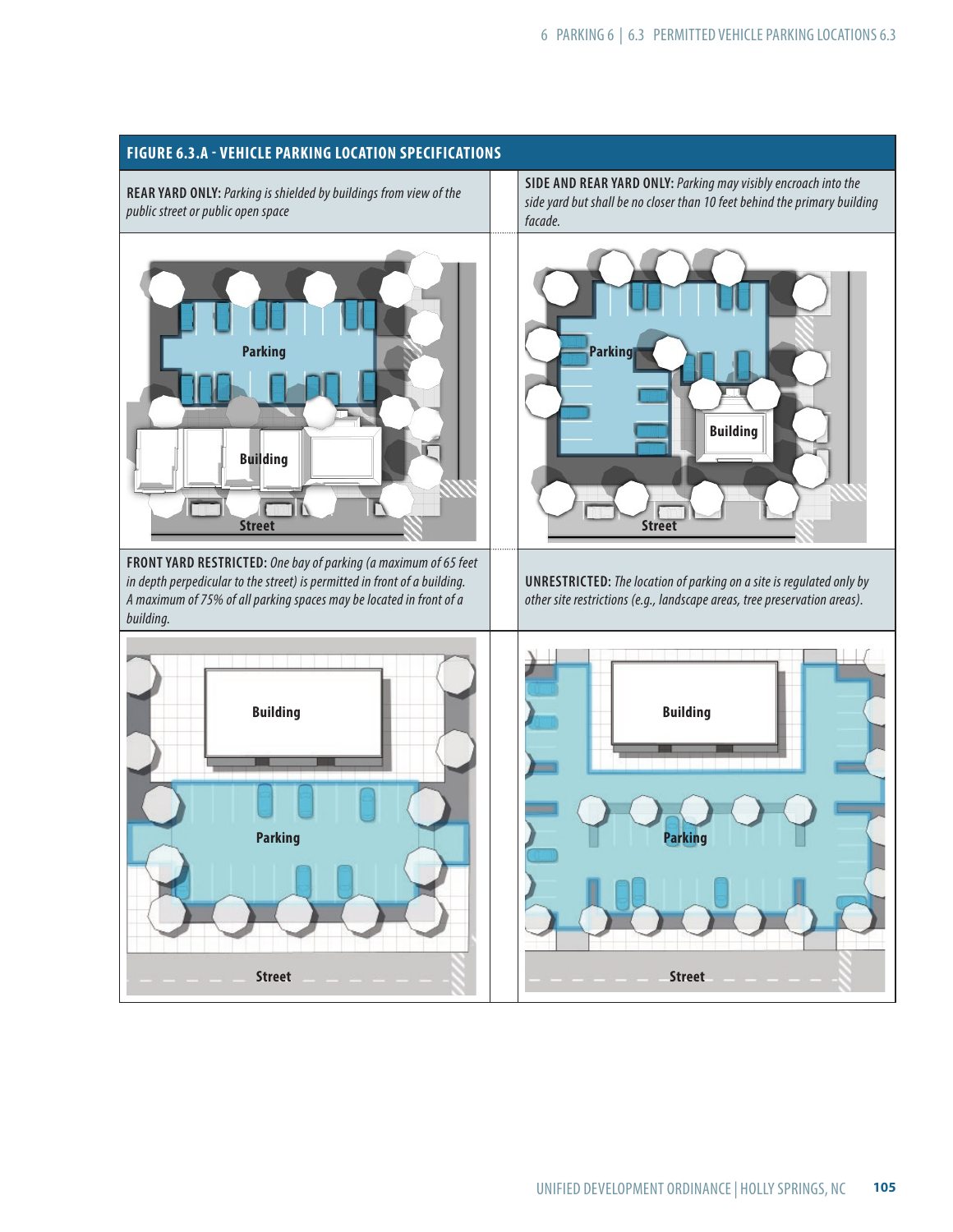<span id="page-3-0"></span>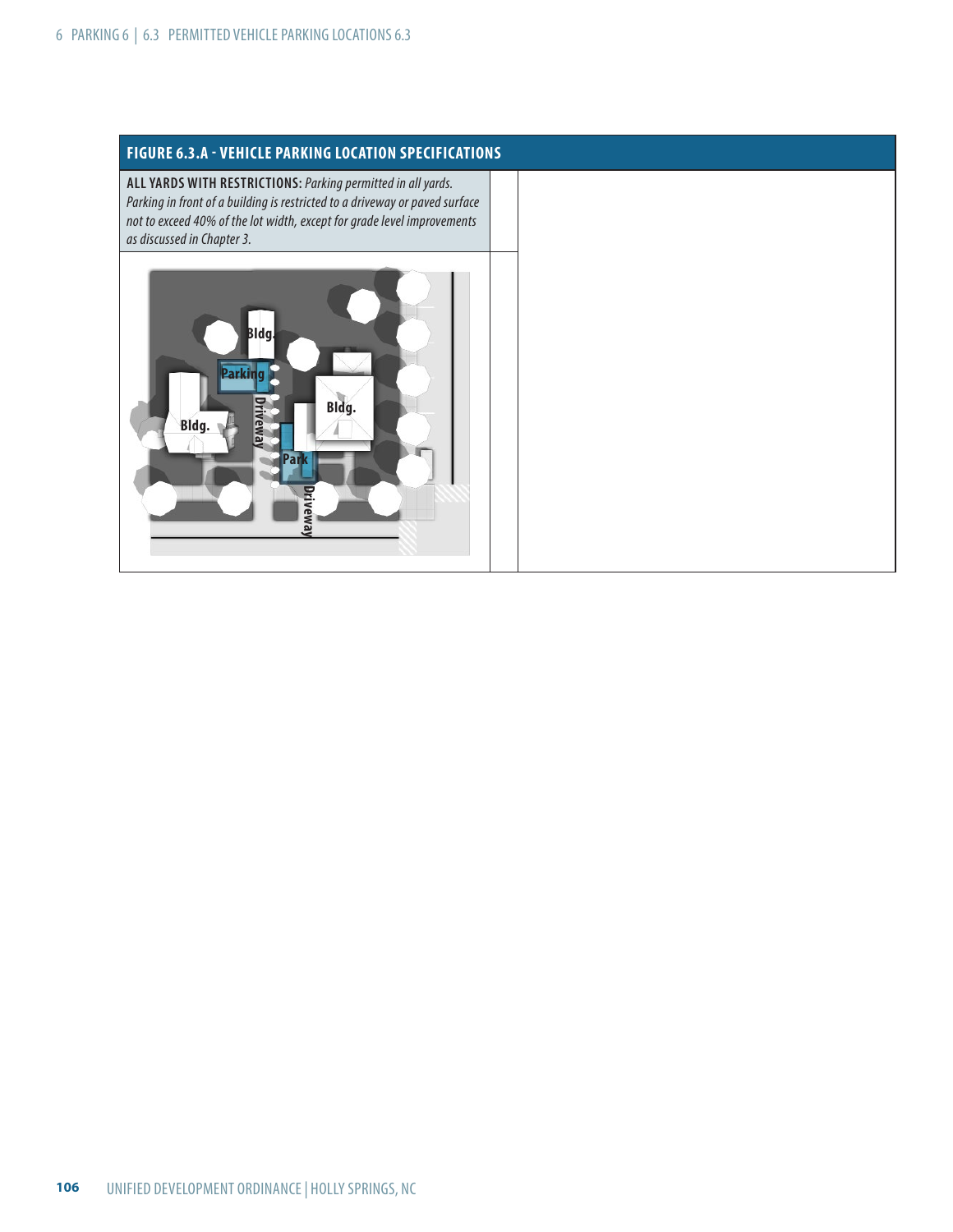# **6.4 MINIMUM AND MAXIMUM VEHICLE PARKING REQUIREMENTS**

#### **6.4.1 REQUIRED VEHICLE PARKING OPTIONS**

Parking shall be provided in accordance with one or any combination of the following options:

- A. **Standard Requirements.** The use/development shall provide the vehicle parking quantities consistent with Table 6.4.A.
- B. **Similar Use Parking Assessment.** Where the proposed use is not specifically listed in the table, the applicant shall provide vehicle parking consistent with a similar use from Table 6.4.A as determined by the Administrator.
- C. **Parking Study.** Where required in Table 6.4.A or if requested by the applicant, a vehicle parking study may be prepared that utilizes a methodology that includes studies of vehicle parking utilization of other similar uses and development types or published studies of vehicle parking demand as approved by the Administrator.
- D. **Shared Parking.** Where vehicular access is provided between adjoining or nearby lots the uses may share required parking spaces subject to a shared parking easement or similar legally binding document. Parking spaces required for churches, theaters or assembly halls, the peak attendance of which will be at night or on Sundays, may be those which are partially or wholly assigned to another use which will be closed at night or on Sundays, provided that such shall be approved by Administrator.

#### **6.4.2 LOCATION IN RELATION TO USE**

Land uses/developments shall provide required vehicle parking at locations in accordance with one or more of the following options.

- A. **On-Site.** Required vehicle parking shall be provided on the same lot/parcel as the subject development/use.
- B. **Within Integrated Center.** Required vehicle parking may be provided within the same

integrated center in which the development/ use is located. The associated vehicle parking location shall be identified as part of the permit application.

- C. **Satellite Parking.** Required vehicle parking may be provided on a separate lot/parcel that is within 800 feet of the building, structure or use that the vehicle parking area is intended to serve, provided a thoroughfare street does not separate the vehicle parking area from the subject use and there is a continuous sidewalk, sidepath or greenway connecting the two locations.
- D. **On-Street Vehicle Parking.** Existing designated on-street vehicle parking stalls along the property's frontage may be credited towards the development's/use's minimum vehicle parking requirement. Only the on-street vehicle parking stalls along the property's frontage may be used to meet the requirements of this Chapter.

### **6.4.3 INCREASE IN INTENSITY OF USE**

Additional off-street parking spaces shall be required whenever a change of use of a building, structure, or lot results in an increase in the minimum number of required off-street parking spaces to an extent of 15% or more of the number of off-street parking spaces existing on the single use site, integrated center, business park or industrial park.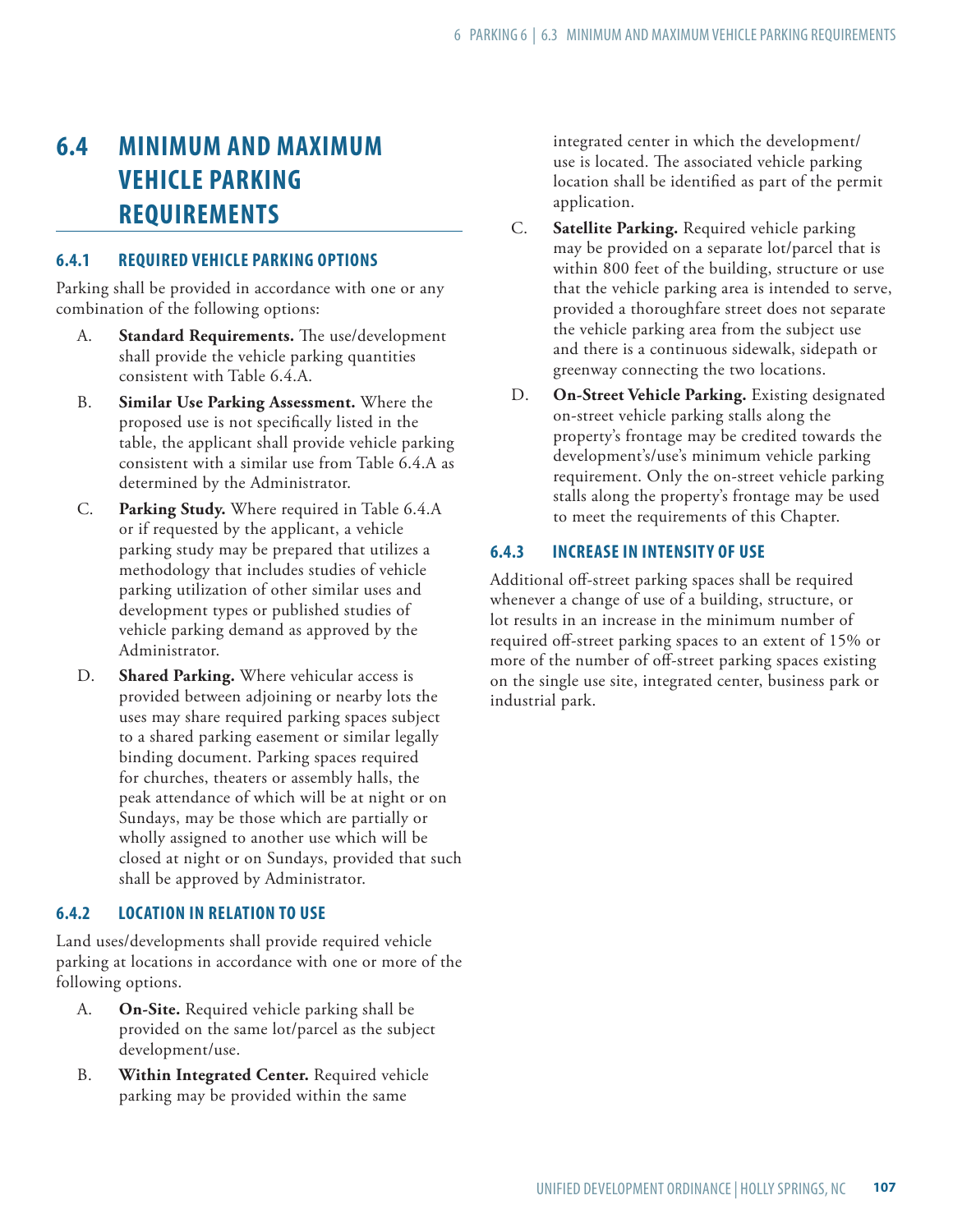| <b>TABLE 6.4.A - VEHICLE PARKING REQUIREMENTS</b>                        |                                                                                                         |                                              |                                              |                                                                             |  |
|--------------------------------------------------------------------------|---------------------------------------------------------------------------------------------------------|----------------------------------------------|----------------------------------------------|-----------------------------------------------------------------------------|--|
| <b>LAND USE</b>                                                          | <b>MINIMUM VEHICLE</b><br><b>PARKING RATIO</b>                                                          | <b>MAXIMUM VEHICLE</b><br>PARKING RATIO (N1) | <b>EXEMPT FROM</b><br><b>BICYCLE PARKING</b> | <b>ADDITIONAL REQUIREMENTS</b>                                              |  |
| <b>RESIDENTIAL USES</b>                                                  |                                                                                                         |                                              |                                              |                                                                             |  |
| <b>Apartment Dwelling</b>                                                | $1/$ unit                                                                                               | $3 /$ unit                                   |                                              |                                                                             |  |
| Detached & Attached Dwellings                                            | $2 /$ unit                                                                                              | None                                         | Yes                                          | Attached dwellings must provide required<br>parking + 10% for guest parking |  |
| Group Home                                                               | 0.5 / bedroom                                                                                           | None                                         | Yes                                          |                                                                             |  |
| <b>Residential Care Facilities</b>                                       | None                                                                                                    | None                                         | Yes                                          |                                                                             |  |
| All other Residential Uses                                               | $1/$ unit                                                                                               | None                                         |                                              |                                                                             |  |
| <b>LODGING USES</b>                                                      |                                                                                                         |                                              |                                              |                                                                             |  |
| <b>Bed and Breakfast</b>                                                 | 1 / guest room                                                                                          | None                                         |                                              |                                                                             |  |
| All other Lodging Uses                                                   | 1 / quest room                                                                                          | 1.5 / guest room                             |                                              |                                                                             |  |
| <b>OFFICE AND SERVICE USES</b>                                           |                                                                                                         |                                              |                                              |                                                                             |  |
| <b>Family Child Care Home</b>                                            | $2 /$ unit                                                                                              | None                                         | Yes                                          |                                                                             |  |
| Hospital                                                                 | <b>Study Required</b>                                                                                   | None                                         |                                              | See 6.4.1.0                                                                 |  |
| <b>Medical Office</b>                                                    | $4/1,000$ sf                                                                                            | $6/1,000$ sf                                 |                                              |                                                                             |  |
| Mortuary/Funeral Home/Crematory                                          | $4/1,000$ sf                                                                                            | $6/1,000$ sf                                 | Yes                                          | Ratio based on the primary assembly area.                                   |  |
| All other Office and Service Uses                                        | $2/1,000$ sf                                                                                            | $4/1,000$ sf                                 |                                              |                                                                             |  |
| RETAIL, DINING, AND ENTERTAINMENT USES                                   |                                                                                                         |                                              |                                              |                                                                             |  |
| Amusement (Outdoor)                                                      | None                                                                                                    | None                                         |                                              |                                                                             |  |
| Bar/Nightclub/Tasting Room                                               | 5 / 1,000 sf                                                                                            | 10 / 1,000 sf                                |                                              |                                                                             |  |
| Food/Restaurant Uses                                                     | $3/1,000$ sf                                                                                            | $5/1,000$ sf                                 |                                              |                                                                             |  |
| Nightclub                                                                | 5 / 1,000 sf                                                                                            | None                                         |                                              |                                                                             |  |
| Theater                                                                  | $1/3$ seats                                                                                             | None                                         |                                              |                                                                             |  |
| Integrated Center or all other Retail,<br>Dining, and Entertainment Uses | $2/1,000$ sf                                                                                            | $4/1,000$ sf                                 |                                              |                                                                             |  |
| <b>PUBLIC AND INSTITUTIONAL USES</b>                                     |                                                                                                         |                                              |                                              |                                                                             |  |
| Religious Use                                                            | 1 / 4 fixed seats in main<br>assembly area, or if no<br>fixed seats, 1 / 50 sf in<br>main assembly area | None                                         |                                              |                                                                             |  |
| All other Public and Institutional Uses                                  | <b>Study Required</b>                                                                                   |                                              |                                              | See 6.4.1.C                                                                 |  |
| <b>RECREATION USES</b>                                                   |                                                                                                         |                                              |                                              |                                                                             |  |
| Campground                                                               | None                                                                                                    | None                                         |                                              |                                                                             |  |
| Entertainment Facility (Outdoor)                                         | <b>Study Required</b>                                                                                   |                                              |                                              | See 6.4.1.0                                                                 |  |
| <b>Golf Course</b>                                                       | 4 / hole                                                                                                | None                                         |                                              |                                                                             |  |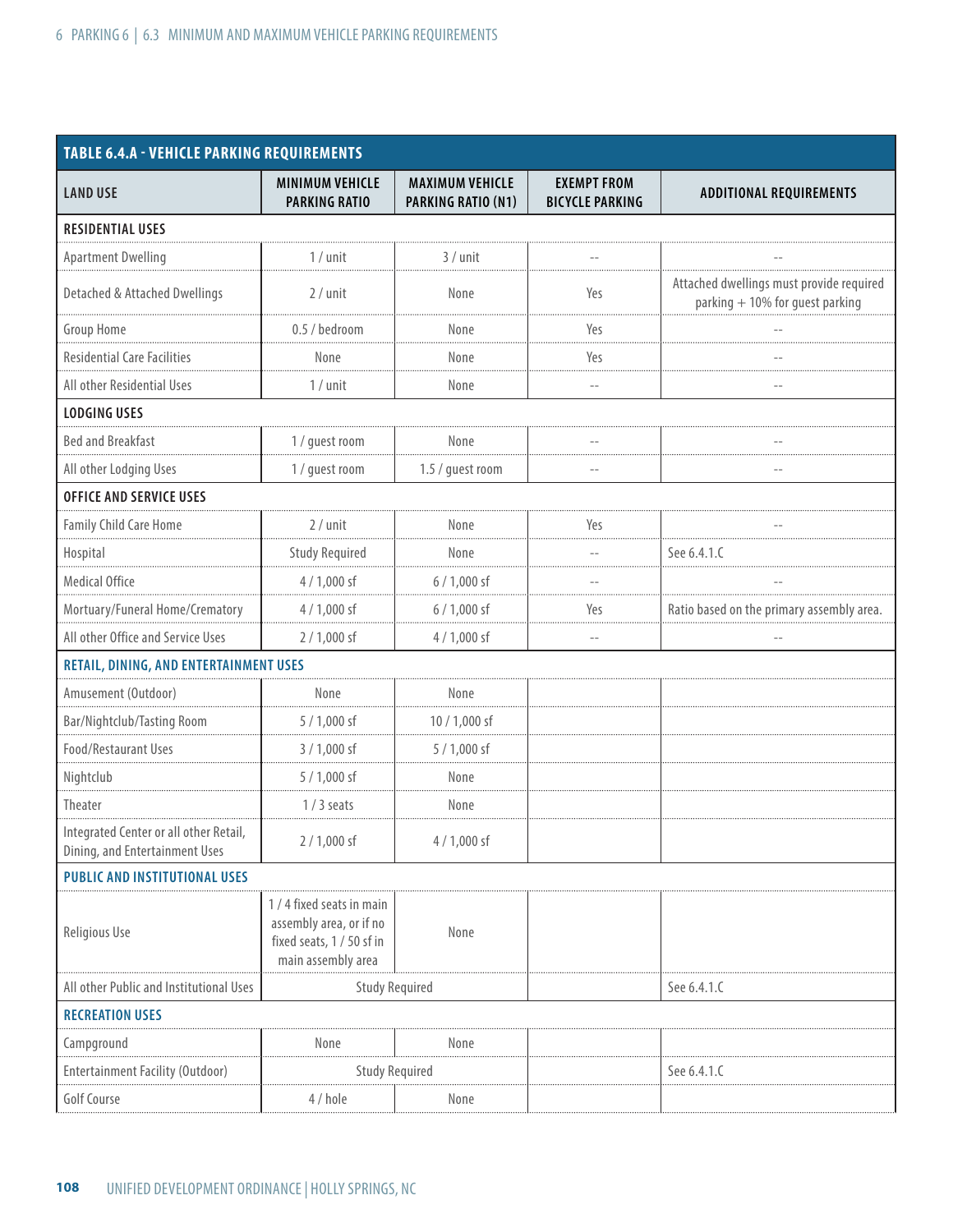<span id="page-6-0"></span>

| <b>TABLE 6.4.A - VEHICLE PARKING REQUIREMENTS</b>                                                           |                                         |                                                     |                                              |                                                                                                                                                                                                                           |  |
|-------------------------------------------------------------------------------------------------------------|-----------------------------------------|-----------------------------------------------------|----------------------------------------------|---------------------------------------------------------------------------------------------------------------------------------------------------------------------------------------------------------------------------|--|
| <b>LAND USE</b>                                                                                             | <b>MINIMUM VEHICLE</b><br>PARKING RATIO | <b>MAXIMUM VEHICLE</b><br><b>PARKING RATIO (N1)</b> | <b>EXEMPT FROM</b><br><b>BICYCLE PARKING</b> | <b>ADDITIONAL REQUIREMENTS</b>                                                                                                                                                                                            |  |
| <b>Recreation Facility</b>                                                                                  | <b>Study Required</b>                   |                                                     |                                              | See 6.4.1.C                                                                                                                                                                                                               |  |
| All other Recreation Uses                                                                                   | $2/1,000$ sf                            | $4/1,000$ sf                                        |                                              |                                                                                                                                                                                                                           |  |
| AGRICULTURAL, MANUFACTURING, AND DISTRIBUTION USES                                                          |                                         |                                                     |                                              |                                                                                                                                                                                                                           |  |
| All Agricultural, Manufacturing, and<br><b>Distribution Uses</b>                                            | $1/3,000$ sf                            | None                                                | Yes                                          | Office areas are subject to requirements<br>for Office and Service Uses. Non-occupied<br>areas such as mechanical rooms or storage<br>areas shall not be included in total area for<br>minimum parking ratio calculation. |  |
| <b>INFRASTRUCTURE USES</b>                                                                                  |                                         |                                                     |                                              |                                                                                                                                                                                                                           |  |
| All Infrastructure Uses<br>None                                                                             |                                         | None                                                | Yes                                          |                                                                                                                                                                                                                           |  |
| N1: For uses without a maximum listed, the maximum parking spaces shall be no more than 150% of the minimum |                                         |                                                     |                                              |                                                                                                                                                                                                                           |  |

## **6.4.4 EXCEPTIONS TO PARKING REQUIREMENTS**

A. **DMX Exemption.** There shall be no minimum vehicle parking requirement in the DMX district.

### **6.4.5 ACCESSIBLE PARKING SPACES**

- A. **ADA Accessibility.** Every off-street parking area and parking garage available to the public shall have parking spaces reserves for the use of physically handicapped persons (as required by ADA Accessibility Gudelines for Buildings and Facilities, Chapter 4.1.2(5)(a), 1991 edition and later supplements, as amended through September 2002). Guidelines for ADA parking spaces are as follows:
	- 1. For parking lots with 1 25 total parking spaces, 1 ADA parking space required.
	- 2. For parking lots with 26 500 total parking spaces, 4% of the total number of parking spaces must be ADA accessible.
	- 3. For parking spaces with 500+ total parking spaces, 2% of the total number of parking spaces must be ADA accessible.

# **6.5 BIC YCLE PARKING SPACE STANDARDS**

# **6.5.1 APPLICABILITY**

Bicycle parking is required for all uses except as noted in Table 6.5.A. The standards regarding bicycle parking shall apply to all new construction, expansions and changes in use. The Administrator may reduce bicycle parking for an individual site with the presence of nearby facilities in the same center or development.

#### **TABLE 6.5.A - BIC YCLE PARKING REQUIREMENTS**

| <b>THRESHOLD FOR APPLICABILITY</b>                                     | REQUIREMENT                              |
|------------------------------------------------------------------------|------------------------------------------|
| All Sites/Buildings (Minimum) with less<br>than 20 parking spaces      | 5 bicycle spaces                         |
| For the first 250 vehicle parking spaces                               | 5 bicycle spaces / 50 parking<br>spaces  |
| For all additional vehicle parking spaces<br>over the first 250 spaces | 5 bicycle spaces / 100 parking<br>spaces |

#### **6.5.2 RACK DESIGN AND MAINTENANCE**

- A. A bicycle rack or an equivalent design approved by the Administrator shall have the ability to accommodate a minimum of 5 bicycles.
- B. Bicycle racks shall allow bicycles to be securely attached to the apparatus with a high security, U-shaped lock and shall be securely anchored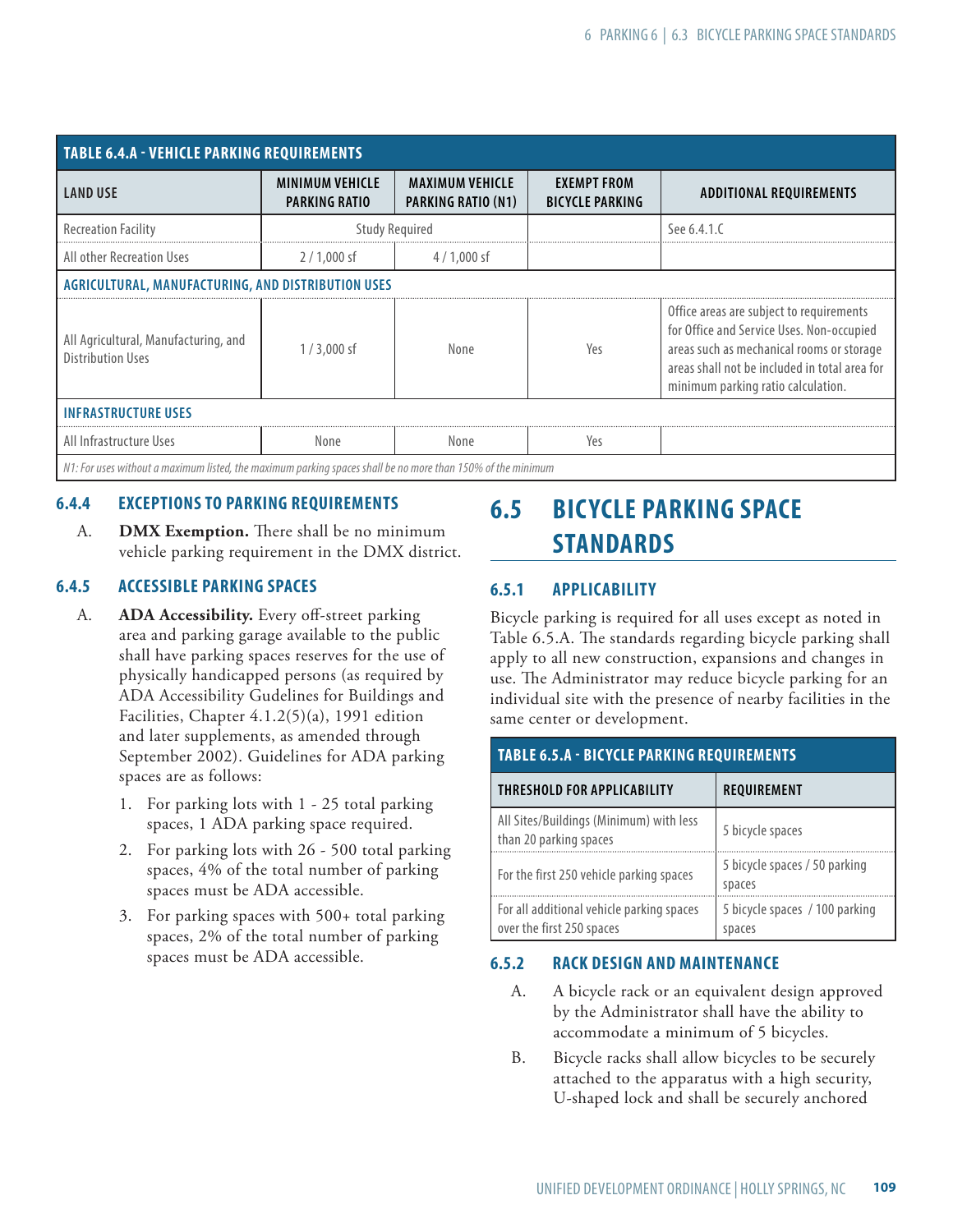<span id="page-7-0"></span>to the ground, a building, or a paved surface. Sign poles, planters, and lighting shall not be considered bicycle parking racks to satisfy these requirements.

- C. Maintenance: The bicycle racks and spaces required by this ordinance shall be maintained and kept clean and in proper working order at all times.
- D. Color of bicycle rack shall be black or consistent with the color scheme of the primary building.

#### **6.5.3 BIC YCLE PARKING SPACE LOCATION**

- A. Bicycle parking shall be placed in a convenient, highly-visible, active, and well-lit location not more than 100 feet walking distance of the main entrance, but shall not interfere with pedestrian movements.
- B. Bicycle parking shall be provided on a hardsurface, all-weather pavement of asphalt or concrete with curb ramps installed as appropriate.
- C. For developments adjacent to a greenway, bicycle parking should be clearly visible from the trailhead.
- D. Bicycle parking spaces should be dispersed throughout large parking areas such as those found in integrated centers and all bicycle parking spaces shall be as convenient as possible and no less convenient than the American with Disabilities Act parking requirements.
- E. Each bicycle parking space shall provide 6 feet by 2 feet in area per bicycle and at least 4 feet between parallel racks for access.
- F. Bicycle racks installed on sidewalks should be located outside of the public righrt of way and provide for a clear, unobstructed width of at least 5 feet for pedestrians and should be installed at least 3 feet from the face of the curb.
- G. Bicycle parking shall be located no closer than 3 feet to any wall to provide adequate space for access and maneuvering and a minimum of 4 feet from existing street furniture and other obstruction (e.g., mailboxes, light poles, benches) and be no closer than 12 feet from the edge of fire hydrants.
- H. Where not clearly visible from the access way, directional signage shall be provided to route bicyclists to the bicycle parking facility.
- I. Up to 25% of required bicycle parking spaces may be located indoors for long-term parking.

#### **FIGURE 6.5.A - BIC YCLE RACK LOCATION DETAILS**

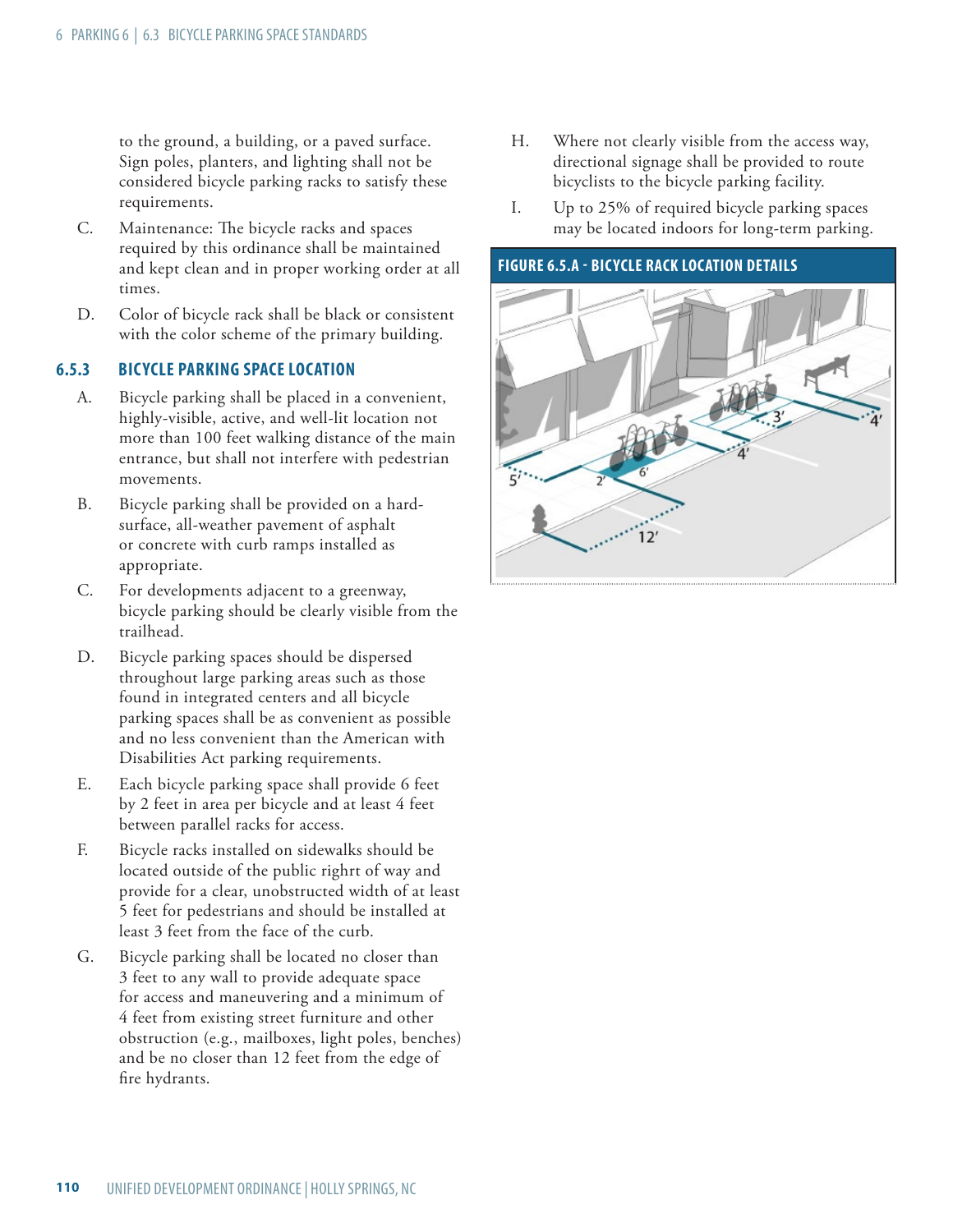# <span id="page-8-0"></span>**6.6 ELECTRIC VEHICLE (EV) PARKING SPACES**

# **6.6.1 APPLICABILITY**

Parking for electric vehicles is required in Table 6.6.A and is considered inclusive of the required number of total vehicle parking spaces. This requirement is for new construction or the expansion of existing vehicle parking areas by 20 or more spaces.

| TABLE 6.6.A - ELECTRIC VEHICLE PARKING SPACES MINIMUM<br><b>STANDARDS</b>           |                                                                                                          |                                                                              |  |  |
|-------------------------------------------------------------------------------------|----------------------------------------------------------------------------------------------------------|------------------------------------------------------------------------------|--|--|
| <b>USE</b>                                                                          | THRESHOLD FOR<br><b>APPLICABILITY</b>                                                                    | REQUIREMENT                                                                  |  |  |
| Detached<br>Dwellings,<br>Attached<br>Dwellings,<br>and Bed and<br><b>Breakfast</b> | New subdivisions<br>platted after the<br>adoption of this<br>UDO or new Bed and<br><b>Breakfast Uses</b> | Minimum of 1 EVSE-Home per<br>unit                                           |  |  |
| All other                                                                           | Less than 20 rooms/<br>units                                                                             | Minimum of 1 EVSE space                                                      |  |  |
| Residential and<br>Lodging Uses                                                     | 20 or more rooms/<br>units                                                                               | 5% of all spaces shall have<br>EVSE & Additional 15% shall be<br>EV-Ready    |  |  |
| All other uses                                                                      | 20-50 provided<br>spaces in a single<br>development                                                      | 10% shall be EVSE-Ready                                                      |  |  |
|                                                                                     | 50 or more provided<br>spaces in a single<br>development                                                 | 5% of all spaces shall have EVSE<br>& Additional 15% shall be EVSE-<br>Ready |  |  |

## **6.6.2 SPECIFICATIONS**

- A. **Light-duty Electric Vehicle Supply Equipment Ready (EVSE-Ready).** Provision of electrical panel capacity and raceway to parking areas for the future installation of electric vehicle charging equipment.
- B. **Light-duty Electric Vehicle Supply Equipment Home Installation (EVSE-Home).** Provision of 240-volt charging outlet within 10 feet of a parking space.
- C. **Light-duty Electric Vehicle Supply Equipment (EVSE).** Provision of Level 2 (240-volt charging outlet) or greater (or its successor equivalent) equipped with Society of Automotive Engineer (SAE) J-1772 connectors to charge one EV at a time or two SAE J-1772 connectors to charge two EVs at once.

## **6.6.3 ADDITIONAL REQUIREMENTS**

- A. Electric vehicle parking spaces shall be reserved for the exclusive use of electric vehicles.
- B. Electric vehicle parking spaces may be counted towards minimum vehicle parking requirements and are exempt from maximum vehicle parking standards.
- C. Where the installation of 1 or more electric vehicle parking spaces, and/or the installation of electric power supply in vehicle parking facilities to allow for the future installation of electric vehicle parking spaces, are required by this section, an exception may be granted through the development plan approval process only where it is demonstrated that the extension of electrical power supply to the effected location is physically impractical. Financial impracticality is not a valid criterion for granting such an exception.